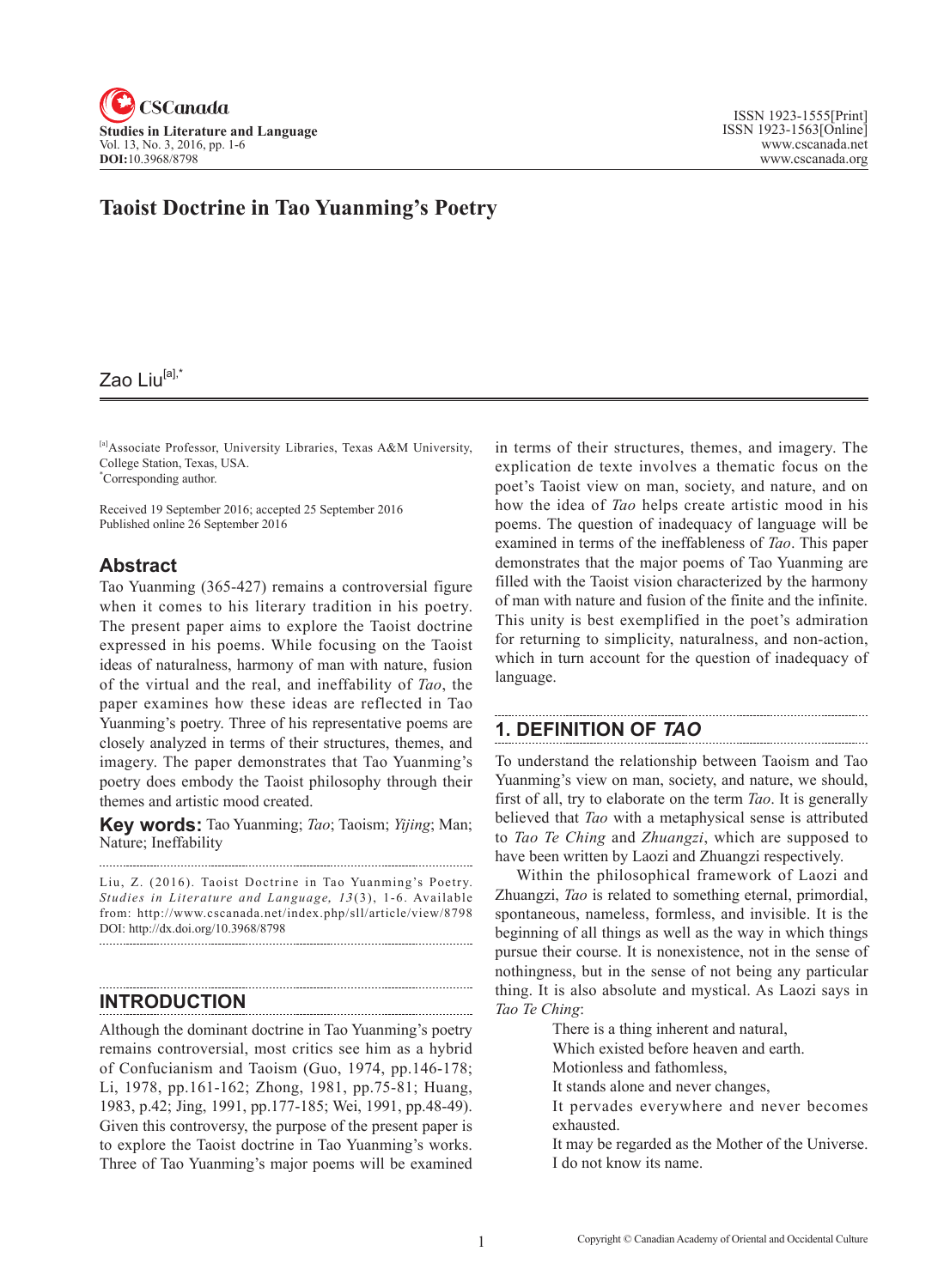If I am forced to give it a name, I call it Tao, and I name it as supreme.

(Laozi, 1973, p.37)

The naturalness and spontaneity of *Tao* is described by Laozi as follows:

> Man follows the laws of earth; Earth follows the laws of heaven; Heaven follows the laws of Tao; Tao follows the laws of its intrinsic nature.

(Laozi, 1973, p.37)

In regard to the concept of *Tao*, Zhuangzi believes that it is the first leading principle that makes the universe into existence:

The Way has its reality and its signs but is without action or form. You can hand it down but you cannot receive it; you can get it but you cannot see it. It is its own source, its own root. Before Heaven and earth existed it was there, firm from the ancient times. It gave spirituality to the spirits and to God; it gave birth to Heaven and to the earth. (Zhuangzi, 1968, p.81)

According to Guo Xiang, the well-known annotator of *Zhuangzi*, the reality that the Way has is the nonreality, hence non-action. The signs that the Way has are not the constant signs, hence formless. These attributes of formlessness and intangibility of *Tao* indicate that *Tao* is immanent (Shu, 1980, p.207). The dominant notes of Taoism of Laozi and Zhuangzi are harmony of man with nature, fusion of the virtual and the real, and naturalness.

### **2. ANALYSIS OF THE POEMS**

The first poem examined below reflects the Taoist principles. It is taken from one of Tao Yuanming's long poems entitled "Substance, Shadow, and Spirit." The dialogs between Substance, Shadow, and Spirit in the poem represent different approaches to life. As the third part of that long poem, Spirit's Solution has been hailed as one of the most revealing poems of Tao Yuanming's philosophical thinking (Lu, 1979, p.213).

# Spirit's Solution The Great Potter cannot intervene—

 All creation thrives of itself. That Man ranks with Earth and Heaven Is it not because of me? Though we belong to different orders, Being alive, I am joined to you. Bound together for good and ill I cannot refuse to tell you what I know: The Three August Ones were great saints But where are they living today? Though P'eng-tsu lasted a long time He still had to go before he was ready. Die old or die young, the death is the same, Wise or stupid, there is no difference. Drunk every day you may forgot, But won't it shorten your life span?

Doing good is always a joyous thing But no one has to praise you for it. Too much thinking harms my life; Just surrender to the cycle of things, Give yourself to the waves of the Great Change Neither happy nor yet afraid. And when it is time to go, then simply go Without any unnecessary fuss.

### (Hightower, 1970, pp.43-44)

The poem can be divided into four parts. In the first part (lines 1-4), Spirit, which represents the Taoist aspect of the poet, presents the idea of harmony of man with nature. Part two (lines 5-8), which serves as a transition, expresses Spirit's rationale for its dialog. In part three (lines 9-14), Spirit shows the fact that all men are mortal. The last part (lines 15-24) contains Spirit's Taoist philosophy, which urges Substance and Shadow to give up pleasure and personal effort and to follow the course of nature.

The first two lines of the poem indicate that the Great Potter does not intervene in the process of the growth of all creatures. All beings in nature are created in spontaneity and naturalness. They are all treated impartially, they men or women, animals or plants. The next two lines are a description of the unity of man with nature. The word "triad" (*san cai*) 三才 refers to Heaven, Earth, and Man. As a symbol of the poet, Spirit identifies himself with part of nature. The rhetorical question in these two lines suggests a positive answer to the question. Here, the universe is viewed as a hierarchically organized entity in which every part belongs to the whole. The unity of man with nature characterizes Taoism. In the next four lines, Spirit explains its reason to speak to Substance and Shadow. Although they are different in their identities, they are "bound together for good and ill."

In lines 9-14, Spirit argues that all men must die, and shows the examples of the "Three August Ones" and "P'eng-tsu." The Three August Ones are commonly referred to as Fu-xi, Shen-nong, and Huang-di, whereas P'eng-tsu was a man in the ancient time who enjoyed longevity, and was believed to have lived eight hundred years. Here the poet expresses the idea that death and life are an immanent reality, just like the cycling of the seasons. The Taoist vision of life and death is shown in these lines: "He still had to go before he was ready"; "die old or die young, the death is the same,/wise or stupid, there is no difference." To Taoists, death is the natural result of life, and life and death form a natural cycle. Any human attempt to avoid physical death is a violation of the principle of nature. As Zhuangzi says, "the way is without beginning or end, but things have their life and death—you cannot rely upon their fulfilment….Decay, growth, fullness, and emptiness end and begin again" (Zhuangzi, 1968, p.182). In other words, death and life are never-ceasing transformations. They are not an end or a beginning. The story about the death of Zhuangzi's wife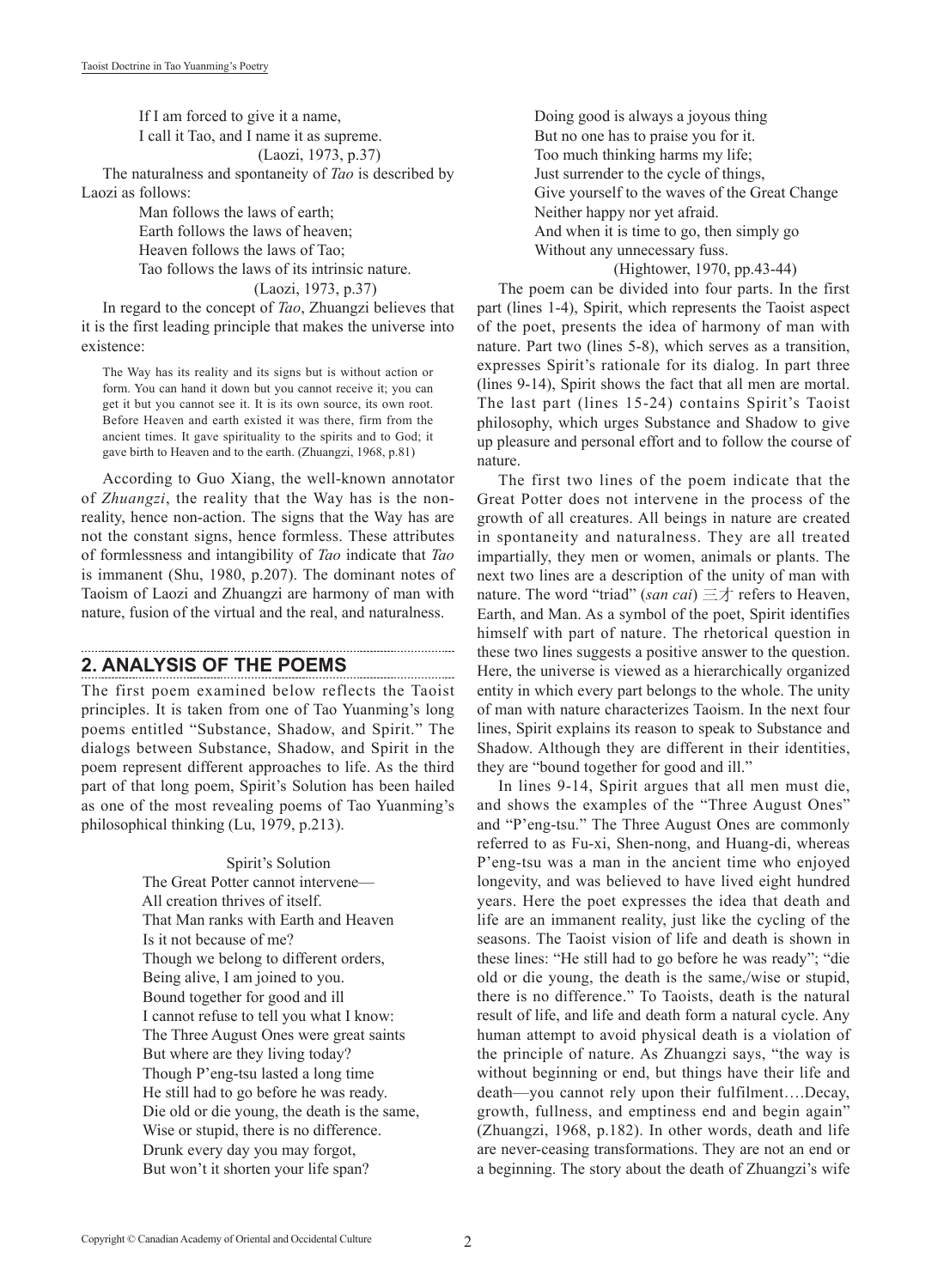makes a telling example. When Zhuangzi's wife died, he was found sitting with his legs sprawled out, pounding on a tub and singing. When asked why, he replied:

But I looked back to her beginning and the time before she was born. Not only the time before she was born, but the time before she has a body. Not only the time before she had a body, but the time before, she has a spirit….Now there's another change and she's dead. It's just like the progression of the four seasons, spring, summer, fall, winter. (Zhuangzi, 1968, p.192)

In the last ten lines, Spirit voices his solution to the question of life and death—following the course of nature. As all beings are born to be part of nature, they have to follow the natural order and surrender themselves to "the cycle of things." The line "Drunk every day you may forgot" parallels with the line "when wine is offered, don't refuse" in the first part of "Substance, Shadow, and Spirit." But drinking will not solve the problem of death. The two lines "Doing good is always a joyous thing/But no one has to praise you for it" question the idea of benevolence expressed by Shadow in "Do good, and your love will outlive you;/Surely this is worth your every effort" in part two of the long poem. The last six lines suggest the poet's acceptance of the limitations of human life, and his willingness to follow the order of nature. As he says: "Too much thinking harms my life"/ "Just surrender to the cycle of things" "Give yourself to the wave of the Great Change." The words "*wei-yun*" 委 运or "the cycle of things" simply mean the natural order or a continuing process of which man is naturally a part. Hence, all these lines echo the Taoist idea of non-action or *wu-wei* which is also the essence of *Tao*. As a way of life, *Tao* indicates simplicity, tranquility, spontaneity, and above all, non-action (*wu-wei*). Just as Laozi remarks, "*Tao* is ever inactive, and yet there is nothing that it does not do." "By non-action everything can be done" (Laozi, 1973, p.51, 63). "To act through inaction is called Heaven. To speak through inaction is called Virtue." "Emptiness, stillness, limpidity, silence, inaction are the root of the ten thousand things" (Zhunagzi, 1968, p.127, 143). On the other hand, *wu-wei* is tantamount to a contracted form *of wei-wu-wei*, 为无为 "act non-action". As Laozi states in *Tao Te Ching*, "Act non-action; undertake no undertaking; taste the tasteless." (Laozi, 1973, p.78). A good example is the flow of water, which suggests both action and non-action. To put it simply, the flow of water itself is action, but its natural movement is not forced, and this "non-forced movement" characterizes non-action.

In terms of cosmology, Taoism values the harmony of man with nature. For example, when asked about the unity of man and Heaven  $(\pm)$ , which is equivalent to the notion of nature in Chinese, Zhuangzi quotes Confucius, "Man exists because of Heaven, and Heaven too exists because of Heaven" (Zhuangzi, 1968, p.218). Talking about making things equal, Zhuangzi says, "Heaven and earth were born at the same time I was, and the ten thousand

things are one with me" (Zhuangzi, 1968, p.43). So to Taoist believers, the spontaneous rhythm of the primitive rural community and its natural operation with nature's cycle is their dream. Tao Yuanming describes such an ideal society in "The Peach Blossom Spring" (Hightower, 1970, pp.254-258). Laozi describes it as "a small state with few people" (Laozi, 1973, p.95). According to him, such a society should not be materialistic, not overly populated, and the people should have few desires. The fewer people there are, the less likely the people will hurt one another. Hence the freedom of the individual is obtainable. If freedom and sufficient means of livelihood are guaranteed, the people will be content with what they have. In short, simplicity, naturalness, and spontaneity are the major elements that characterize the Taoist view on man and society.

Tao Yuanming's poems at their best serve as a means of reflecting the primordial innocence, spontaneity, simplicity, and naturalness. As has been stated, one of the essential features of the Taoist vision in Tao Yuanming's poems is the harmony of man with nature achieved by returning to simplicity. Let us now turn to the first one in a series of five poems entitled "Returning to the Farm to Dwell."

> When I was young, I did not fit into the common mold,

By instinct, I love mountains and hills.

By error, I fell into this dusty net

And was gone from home for thirteen years.

A caged bird yearns for its native woods;

The fish in a pond recalls old mountain pool.

 Now I shall clear the land at the edge of the southern wild,

 And, clinging to simplicity, return to garden and field.

My house and land on a two-acre lot,

My thatched hut of eight or nine rooms—

 Elms and willows shade the eaves back of the house,

 Peach and plum trees stand in a row before the hall.

Lost in a haze is the distant village,

Where smoke hovers above the homes.

Dogs bark somewhere in deep lanes,

Cocks crow atop the mulberry trees.

My home is free from dust and care,

In a bare room there is leisure to spare.

Long a prisoner in a cage,

I am now able to come back to nature.

(Liu & Lo, 1975, p.52)

Written in five-character lines, this poem describes the background and the state of mind of Tao Yuanming's return to country life. The poem begins with the statement that the poet is ill-suited to the vulgar world and by nature he loves mountains and hills. This is followed by his regret at falling into the faddism and hypocrisy of the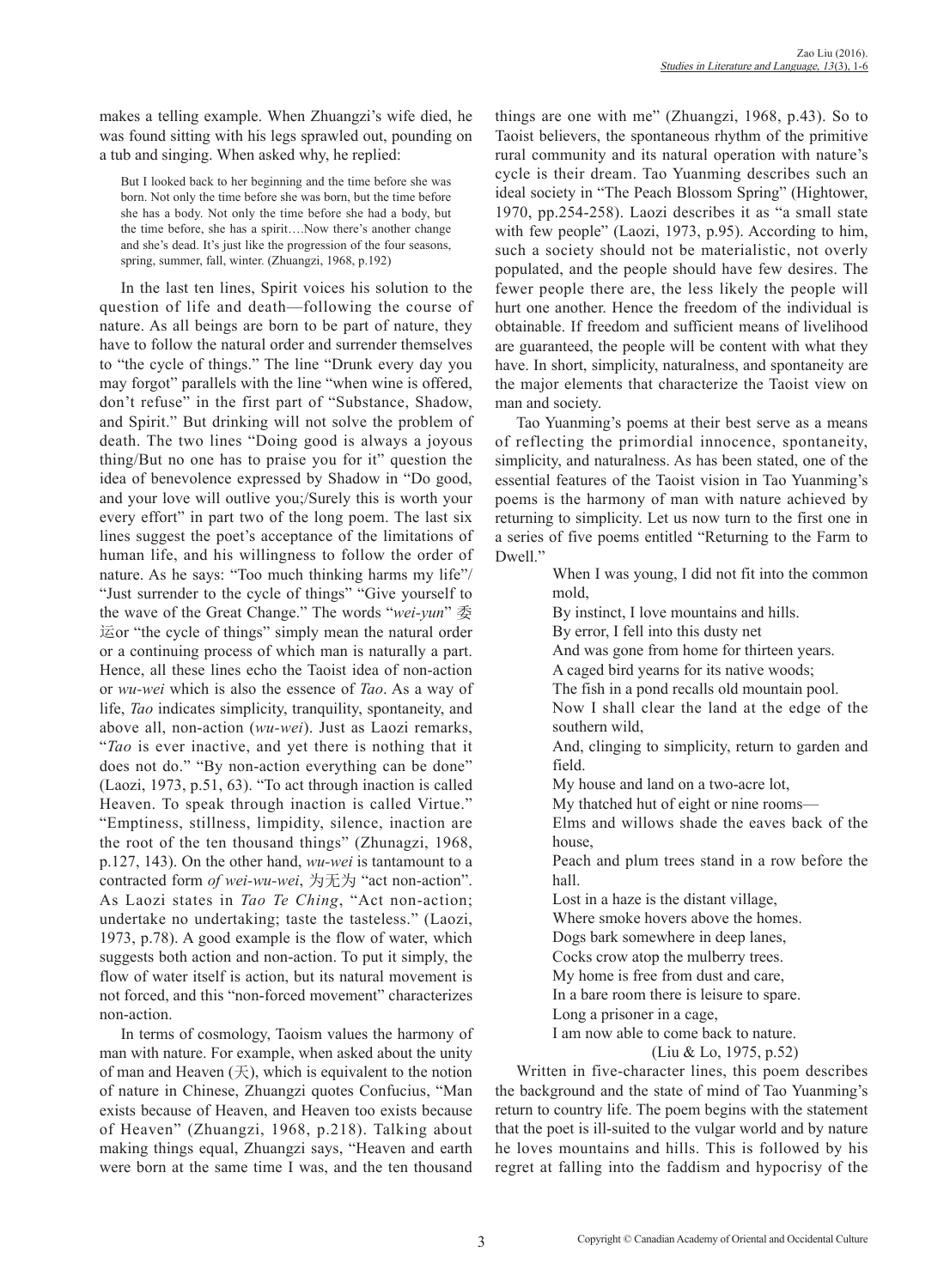common world which is likened to a "dusty net." Next, the poet voices his longing for a rustic life by comparing himself to a caged bird yearning for its native grove and a fish in the pond thinking of returning to its former pool. Then the poet goes on to describe the simple idyllic landscape after his return to the country, citing particular scenes that show his simple and natural way of life, such as the land he tills, the thatched-roofed house he lives in, the trees surrounding his house, and the dogs and the cocks with whom he lives. He then proudly says that his house is uncontaminated by the worldly dust, and now he can have his peace of mind. The conclusion of the poem serves as a summary of the idea that the poet wants to express here, namely, his dissatisfaction with the petty worldliness and his enjoyment of returning to rustic simplicity.

In terms of structure, the poem can be divided into three parts. The first part (lines 1-6) depicts the poet's regression into the past and his dream for returning to nature. In the second part (lines 7-18), the poet shifts to the description of the rustic agrarian life and his enthrallment of the landscape. The third part (lines 19- 20), however, expresses the poet's delight in departing from the secular world and in coming back to the quiet life of the country. The poem is particularly noted for its structural contrasts in the first two and the last couplets, which help illuminate the tension in the poet's mind.

The Taoist theme of returning to simplicity and naturalness is evident throughout the poem. Apparently, the ideas of tranquility, non-action, simplicity, and naturalness are contrasted with worldliness, artificiality and unnaturalness. Hence in this poem we have the images of "the common mold," "the dusty net," "dust," "a cage," which represent human intervention and manmade constraints, and those of the landscape, such as hills, mountains, plants, and animals, which represent simplicity and naturalness. The poet's ideal of a harmony between man and nature is manifested in these lines in particular: "When I was young, I did not fit into the common mold/by instinct, I love mountains and hills." "Long a prisoner in a cage/I am now able to come back to nature." Here the poet sees the true state of man in simplistic and undisturbed conditions, like living in the ideal Taoist society in which man can coexist with the mountains, hills, animals, and plants. The poet's life is innocently real: He is working in the fields and resting in the rooms. His mind is free from all traces of artificial provisions and limitations. Thus there is no way of predicting how far his thinking can go. Embedded in the simple life is a body of spiritual power, which is free and strong.

Another important feature that shows the Taoist influence on Tao Yuanming's poems is the fusion of the virtual and the real and inadequacy of language in expressing this highest artistic mood. When the poet's idea grows out of his Taoist vision, words seem inadequate

to the full expression of the concept. The question of the paradoxical language is closely related to the idea of *Tao* in Laozi and Zhuangzi.

The poem that best reflects Tao Yuanming's Taoist view of fusion of the virtual and the real and inadequacy of language is the fifth poem in the series entitled "Drinking Wine." It reads as follows:

> I built cottage among the habitations of men, And yet there is no clamor of carriages and horses. You ask: "Sir, how can this be done?" "A heart that is distant creates its own solitude."

> I pluck chrysanthemums under the eastern hedge, Then gaze afar towards the southern hills. The mountains air is fresh at the dusk of day; The flying birds in flocks return. In these things there lies a deep meaning; I want to tell it, but have forgotten the words.

> > (Liu, 1966, p.64)

As one of Tao Yuanming's most famous poems, this poem describes the simplicity and freedom, and the harmonious relationship between man and nature the poet finds in the idyllic life. Structurally, the poem can be interpreted in terms of three movements. The first movement (lines 1-4) consists of a question and an answer. The second movement (lines 5-8) provides further concrete scenes which suggest the poet's vision. The third movement (lines 9-10) is a summit of the whole poem. The poem opens with the poet's statement of being detached while making his home in the secular world. His distant vision makes his detachment possible. Then the poet goes on to say that he converses with nature through the things he sees around him. Finally, the poet tells us that there is a fundamental truth suggested in the scene, which somehow cannot be expressed in words.

The first couplet of the poem establishes a contrast between the poet's detachment and the worldliness. Though the poet builds his hut in a place where people live, there is "no clamor of carriages and horses," which are the symbols of commonplace and vulgarity that the poet distains. The next couplet is an expression of the poet's detachment. The poet attributes his ability to ignore the world while living in it to "a heart that is distant." With his detached heart, his place becomes remote. The expression "the heart that is distant" reminds us of the Taoist idea of "the fast of mind" (*xin zhai*) 心斋and "sitting in forgetfulness" (*zuo wang*) 坐忘. In explaining "the fast of mind," Zhuangzi quotes Confucius:

Make your will be one! Don't listen with your ears, listen with your mind. No, don't listen to your mind, but listen with your spirit. Listening stops with the ears, the mind stops with recognition, but spirit is empty and waits on all things. The Way gathers in emptiness alone. Emptiness is the fasting of the mind. (Zhuangzi, 1968, pp.57-58)

By "sitting in forgetfulness," Zhuangzi means the discarding of the knowledge and emptying of the mind, so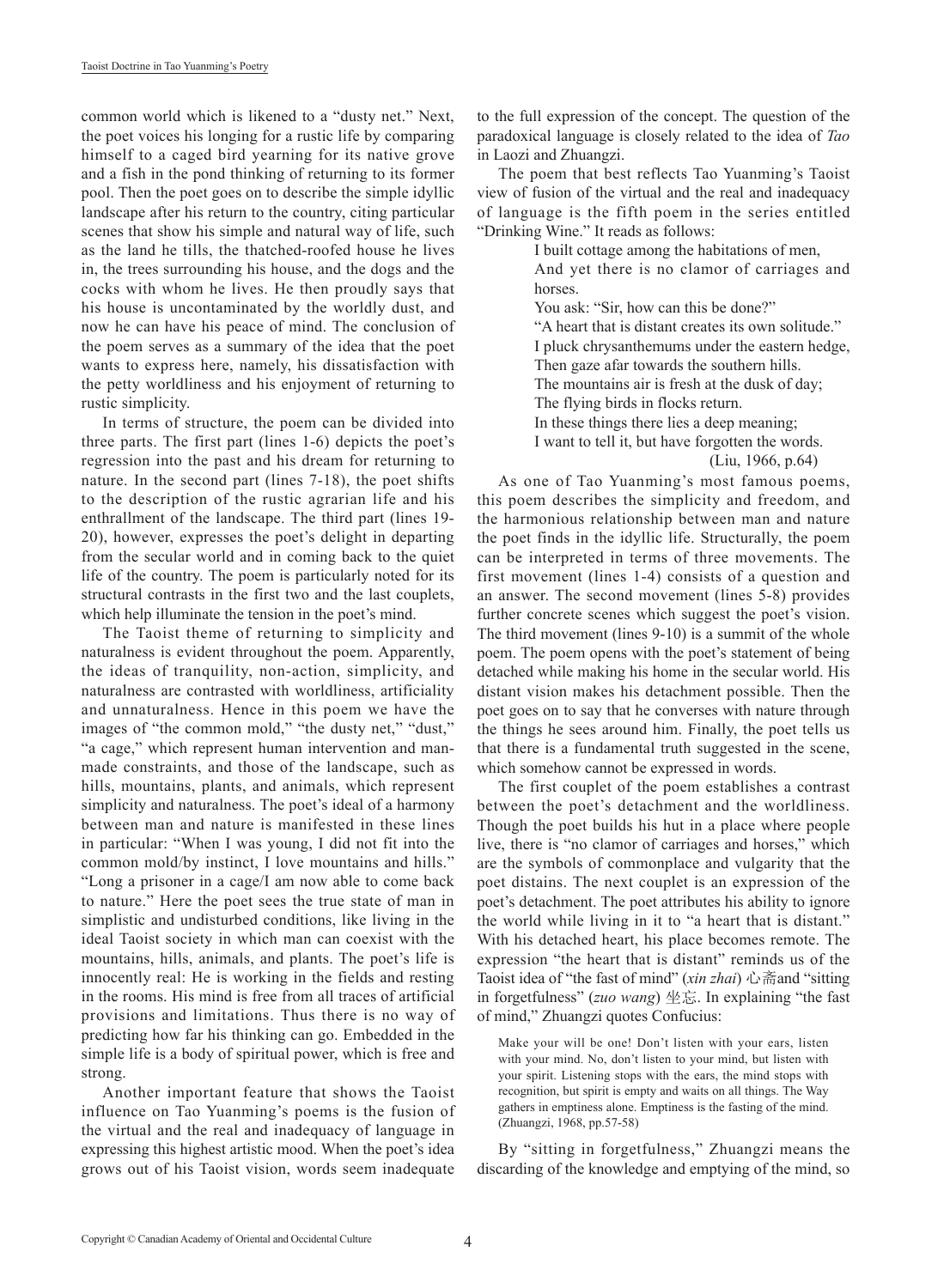as to become one with the Infinite. As he quotes Yen Hui in his book:

I smash up my limbs and body, drive out perception and intellect, cast off form, do away with understanding, and make myself identical with the Great Thoroughfare. This is what I mean by sitting down and forgetting everything. (Zhuangzi, 1968, p.90)

Thus, by discarding the worldly matters, the poet enters into a state of pure experience in which he is one with the universe. The next two well-known lines in the poem "I pluck chrysanthemums under the eastern hedge/ Then gaze afar towards the southern hills" actually serve as a good example of the harmony of man with nature. The contrasting images of the southern hills and the chrysanthemums are brought together to form a harmonious scene. While plucking the chrysanthemums and gazing afar towards the southern hills, the poet seems to connect himself to the infinity, thus creating a fusion between his feelings and the scene. Here is a good example of the Chinese aesthetic concept of "*yijing*" (意 境) in poetry, which can be roughly defined as a perfect but ineffable artistic state resulting from the fusion of the author's feelings and the scene, and the unity of the virtual and the real. The poet's emotion is evoked by the scene around him. He projects his subjective feelings into the objective world so that the objects around appear to be fused with him. In so doing, the poet blends himself with the universe. In the next couplet, the poet continues to describe the natural scenery associated with the southern hills. The depiction of the mountain air and the birds flying home at sunset suggests the loveliness of nature on the one hand, and the return-to-nature theme on the other.

Obviously, the last couplet of the poem deserves a careful examination. While the poet is enjoying watching the natural scenery, he grasps certain truth which he cannot express in words. This ineffableness of truth in the poem is another classical example of "*yijing*" in Chinese poetry. The unity of the said and the unsaid in the poem leaves the reader much room for imagination as if the truth could only be perceived outside the text. In effect, this couplet is a good summary of the theme of simplicity, spontaneity, tranquility, and harmony of self and universe that the poet tries to convey in the poem. All these can be reduced to silence (*wu-yan*) 无言. The idea that "the deep meaning" or *Tao* cannot be found in words is reminiscent of the Taoist idea on words and meaning in particular.

In chapter one of *Tao Te Ching*, Laozi says, "The Tao that can be expressed is not the eternal Tao;/The name that can be defined is not the unchanging name" (Laozi, 1973, p.11). However, the fact that Laozi has to use the word "Tao" in order to make this statement shows a paradox of language. Thus Laozi recognizes the necessity of language in another chapter of the book when he is describing "*Tao*": "I do not know its name. If I am forced to give it a name, I call it Tao, and I name it as supreme" (Laozi, 1973, p.37).

Apparently, Laozi is not totally against using language. What he means here is nothing more than warning against the danger of taking words as permanent embodiments of reality. For him, the eternal *Tao* cannot be put into words. Therefore, they are inadequate for expressing *Tao* which is the all-embracing principle of everything, the ultimate reality.

Like Laozi, Zhuangzi also makes his comments on the inadequacy of language. For Zhuangzi, if one can grasp the truth through one's intuitive power, there is no need for words. As he remarks:

The fish trap exists because of the fish; once you've gotten the fish, you can forget the trap. The rabbit snare exists because of the rabbit; once you've gotten the rabbit, you can forget the snare. Words exist because of meaning; once you've gotten the meaning, you can forget the words. Where can I find a man who has forgotten words so I can have a word with him? (Zhuangzi, 1968, p.302)

Drawing an analogy between the trap, the snare, and language, Zhuangzi considers language as a makeshift device that can be discarded as soon as understanding is made. For Zhuangzi, things will be the same if we do not speak. As he says,

As long as I do not say anything about them (all things in the Heavenly Equality), they are a unity. But the unity and what I say about it has ceased to be a unity; what I say and the unity have ceased to be a unity. Therefore, I say, we must have nowords. (Zhuangzi, 1968, p.304)

Just as Laozi says, "Tao is ever inactive, and yet there is nothing that it does not do," we might as well say that Tao Yuanming says nothing about "the deep meaning," yet there is nothing that is unsaid. Beyond the boundaries of his language lies a region which words cannot illuminate. The important truth of life resides in that mystical space. However, it does not follow that the poet does not do anything. As we see, Tao Yuanming provides us with a milieu in which he and nature are fused as one, hence making what is ineffable deliberately unsaid and setting up a perfect example of "*yijing*" in classical Chinese poetry. As a result, the meaning of the whole poem extends beyond its literary sense, making the interpretation openended and inconclusive.

## **CONCLUSION**

In conclusion, the analysis of the three major poems of Tao Yuanming shows that Taoism does find expression in his poetry. The poems under discussion echo the dominant principles of Taoism, most notably, the ideas of unity of man and nature, fusion of the virtual and the real, returning to naturalness and simplicity, non-action, and silence. Living in the dynasty of the Eastern Jin (317-420), a period which witnessed the drastic social turbulence and the prevalence of all kinds of philosophical and religious thoughts, Tao Yuanming voices his concern in the form of poetry.